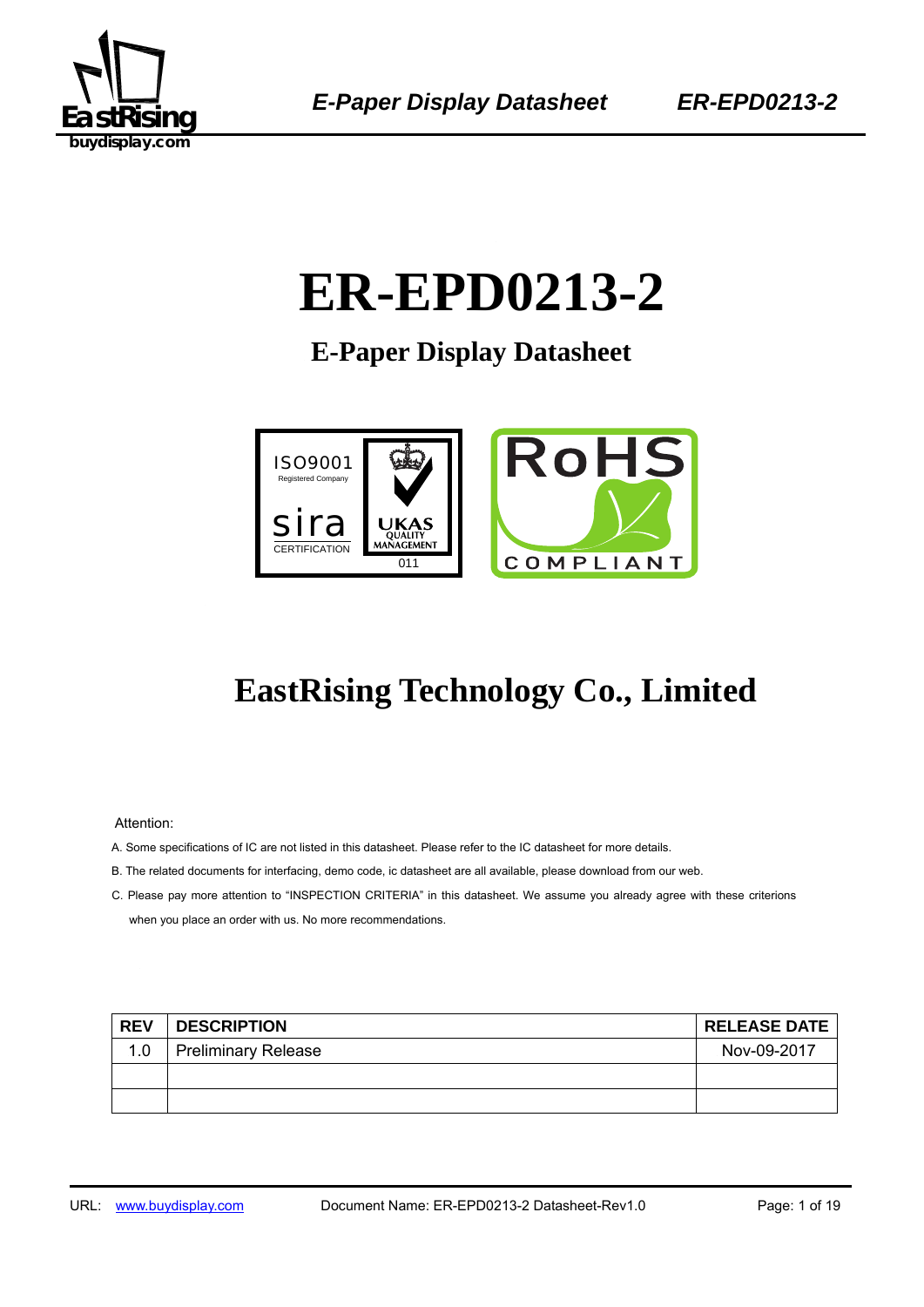

## **CONTENTS**

| 04                   |
|----------------------|
| 04<br>04             |
| 05                   |
| 05<br>05<br>05<br>05 |
| 06                   |
| 07                   |
| 07                   |
| 08<br>08             |
| 09                   |
| 09                   |
| 09                   |
|                      |
| 09<br>10             |
| 12                   |
| 13                   |
| 15                   |
| 15                   |
| 16                   |
| 16                   |
| 16<br>16             |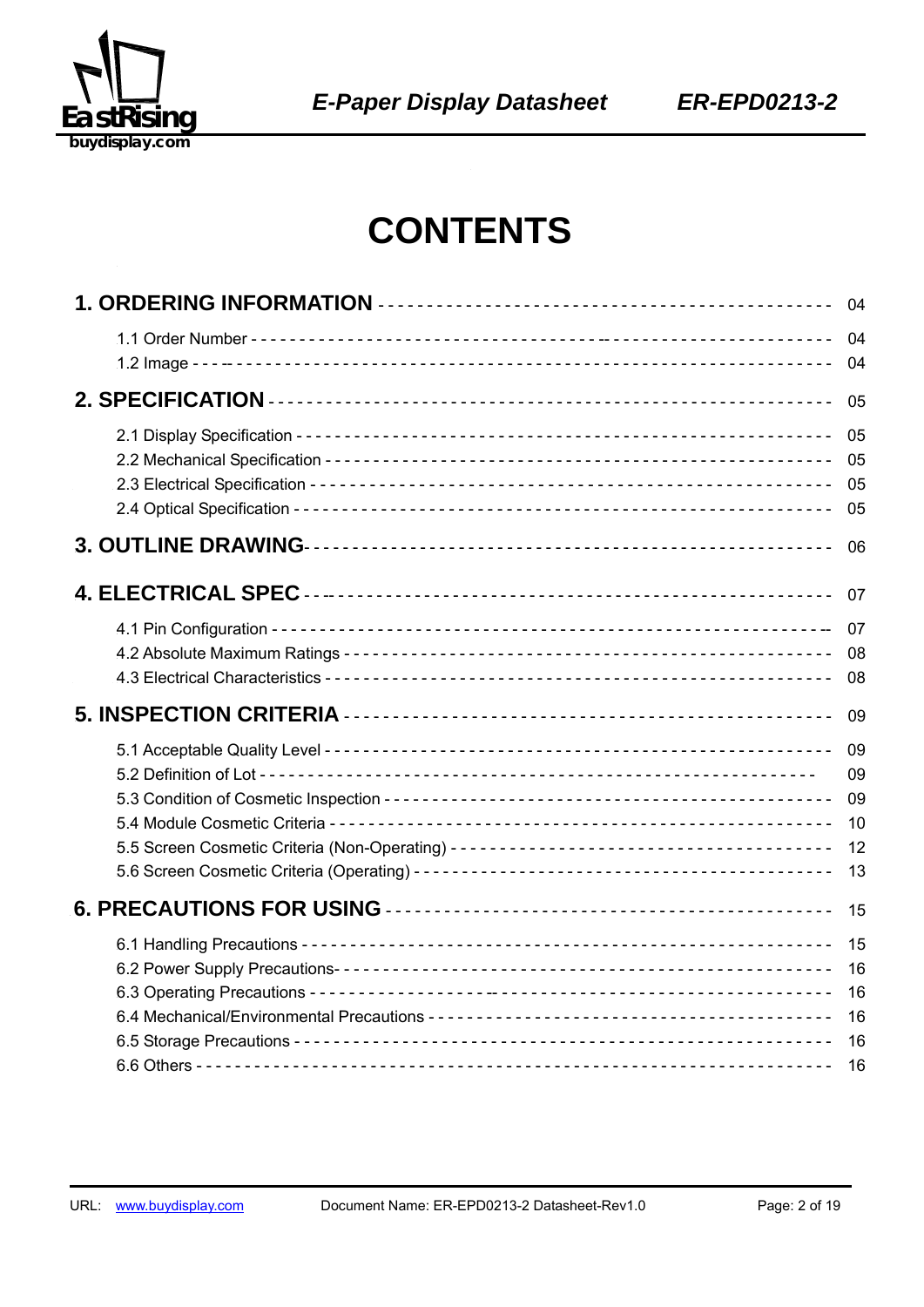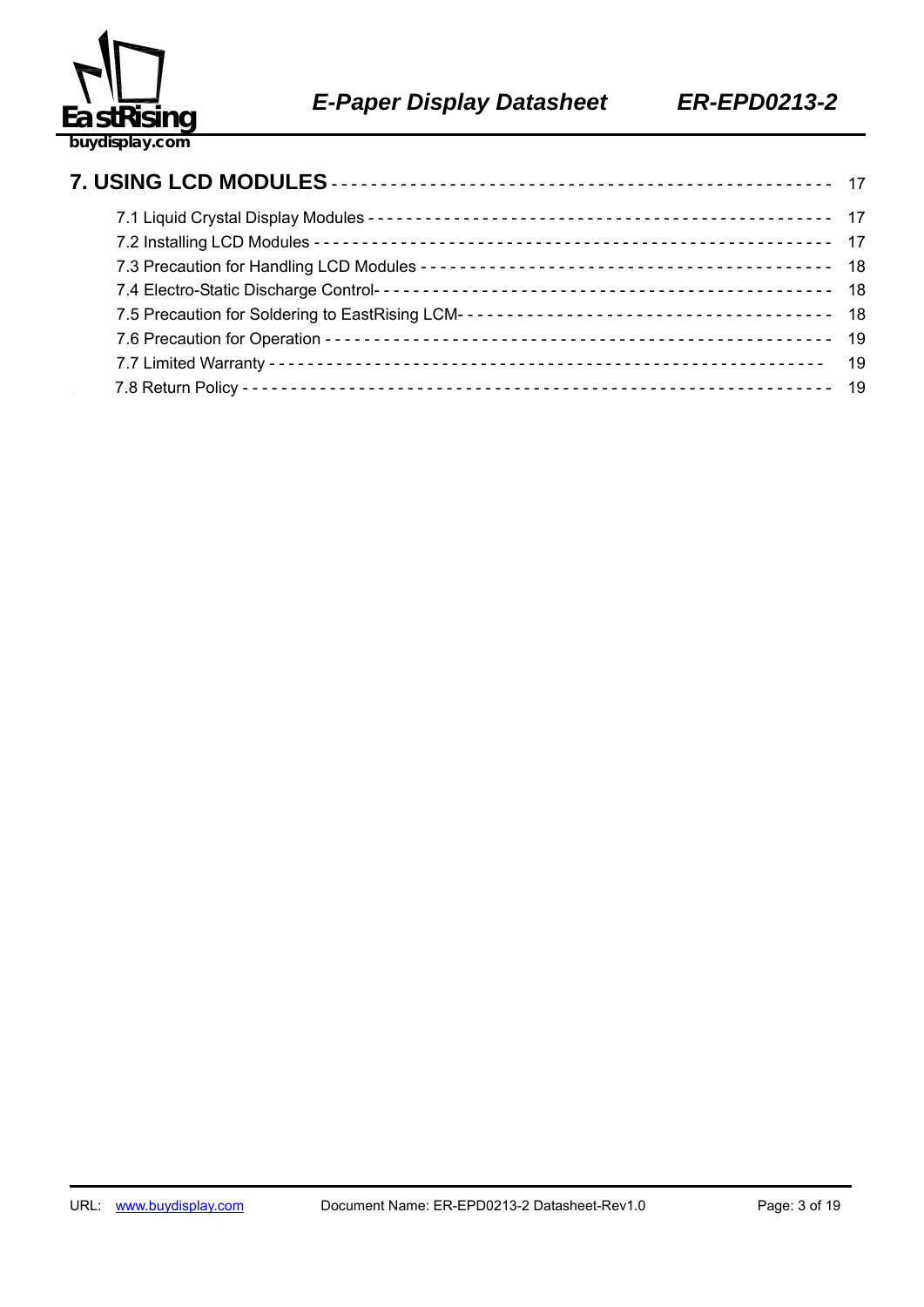

## **1. ORDERING INFORMATION**

#### 1.1 Order Number

| <b>Part Number(Order Number)</b> | <b>Description</b>                                          |
|----------------------------------|-------------------------------------------------------------|
| ER-EPD0213-2                     | 2.13 inch E-Paper (E-ink) Display with White Black Color    |
| ER-CON24HT-1                     | ZIF Connector with 24 Pins 0.5mm Pitch SMD Top Contact      |
| ER-DBE0213-2                     | 8051 Microcontroller Development Board&Kit for ER-EPD0213-2 |

#### 1.2 Image





Image for ER-EPD0213-2 ↑ Image for ER-CON24HT-1 ↑



Image for ER-DBE0213-2 ↑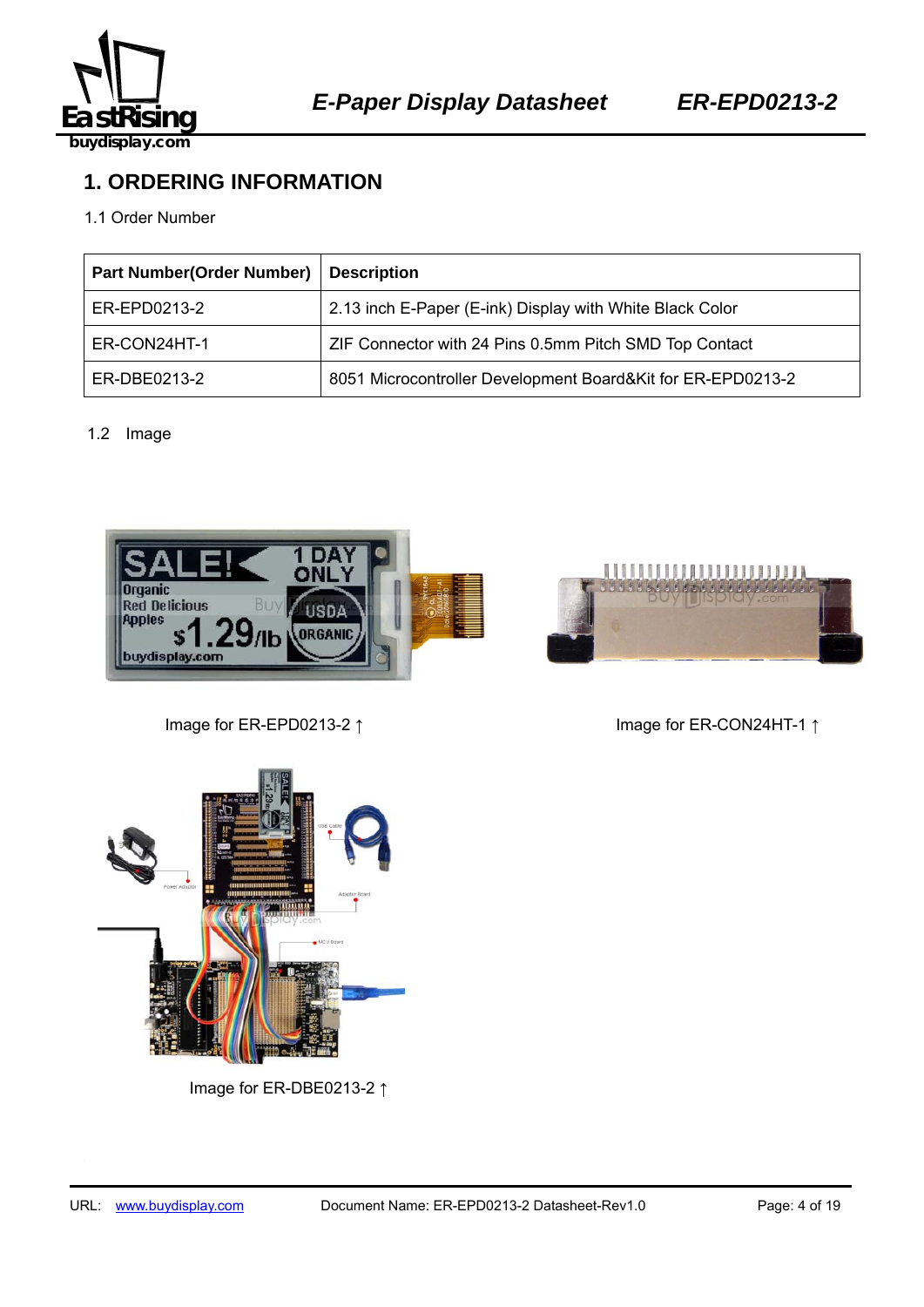

## **2. SPECIFICATION**

#### 2.1 Display Specification

| <b>ITEM</b>                  | <b>STANDARD VALUE</b>                                | <b>UNIT</b> |
|------------------------------|------------------------------------------------------|-------------|
| Display Format               | 104 x 212 Dots                                       |             |
| <b>Display Connector</b>     | <b>FPC</b>                                           |             |
| <b>FPC Connector</b>         | 24 Pin, 0.5mm Pitch, SMD Horizontal Type Top contact |             |
| <b>Operating Temperature</b> | $0 \sim +50$                                         | °C          |
| Storage Temperature          | $-25 - +60$                                          | °C          |
| <b>Touch Panel Optional</b>  | No                                                   |             |
| <b>Sunlight Readable</b>     | Yes                                                  |             |

#### 2.2 Mechanical Specification

| <b>ITEM</b>                       | <b>STANDARD VALUE</b> | <b>UNIT</b> |
|-----------------------------------|-----------------------|-------------|
| Diagonal Size                     | 2.13                  | inch        |
| Outline Dimension with FPC Folded | $29.20 \times 59.20$  | mm          |
| <b>Active Area</b>                | $22.92 \times 47.76$  | mm          |
| Dot Pitch                         | $0.225\times0.220$    | mm          |
| Gross Weight                      | 0.023                 | kg          |

#### 2.3 Electrical Specification

| <b>ITEM</b>         | <b>STANDARD VALUE</b>    | <b>UNIT</b> |
|---------------------|--------------------------|-------------|
| <b>IC Package</b>   | <b>COG</b>               |             |
| Controller          | SSD <sub>1675</sub> A    | --          |
| Interface           | 3/4-Wire SPI             | --          |
| Response Time (Typ) | $\overline{\phantom{0}}$ | ms          |

#### 2.4 Optical Specification

| <b>ITEM</b>                | <b>STANDARD VALUE</b>             | UNIT |
|----------------------------|-----------------------------------|------|
| LCD Type                   | E-Ink Display (E-Paper Display)   | --   |
| <b>Viewing Angle Range</b> | Left:85, Right:85, Up:85, Down:85 | deg  |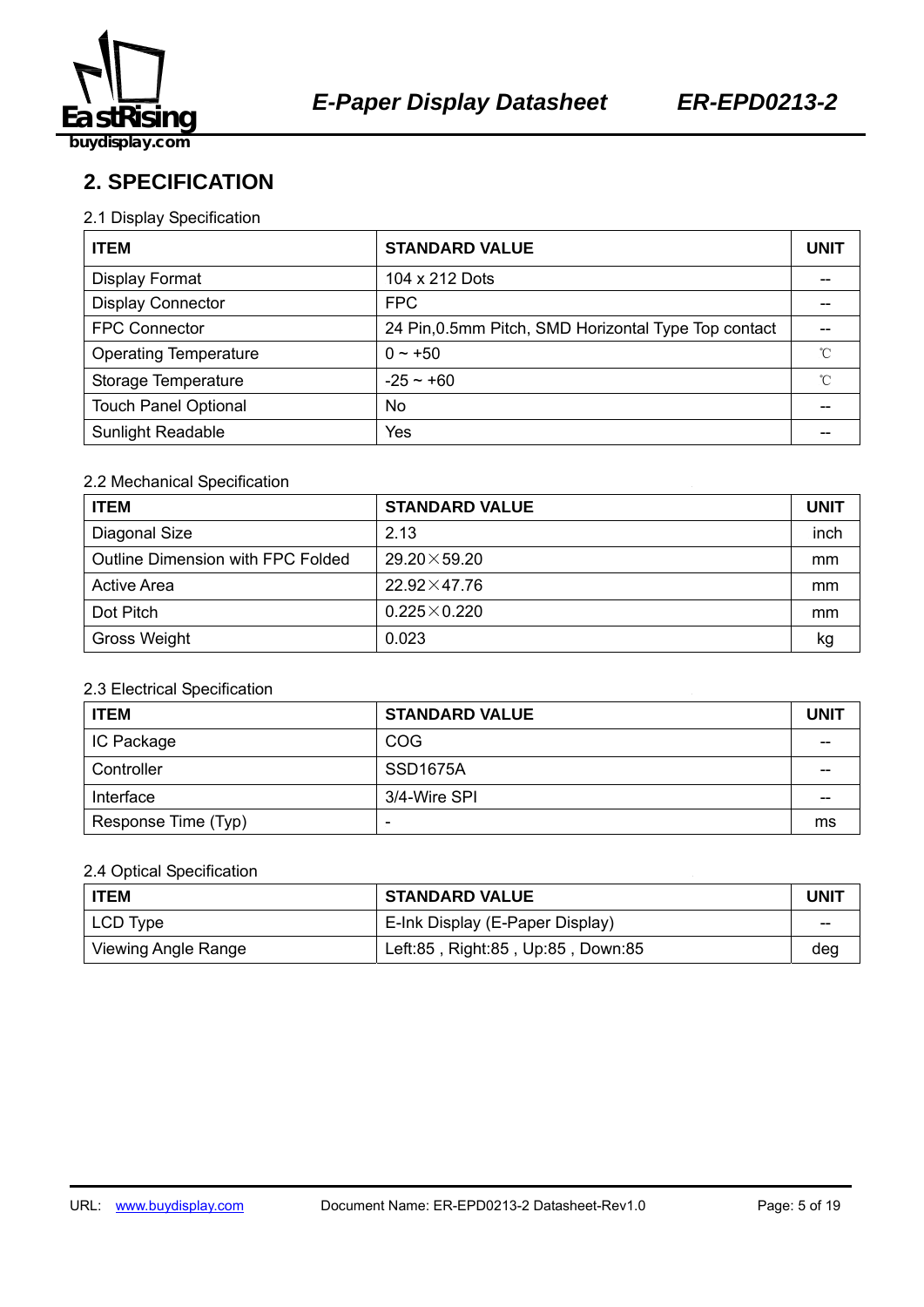

## 459B137645 **3.OUTLINE DRAWING**

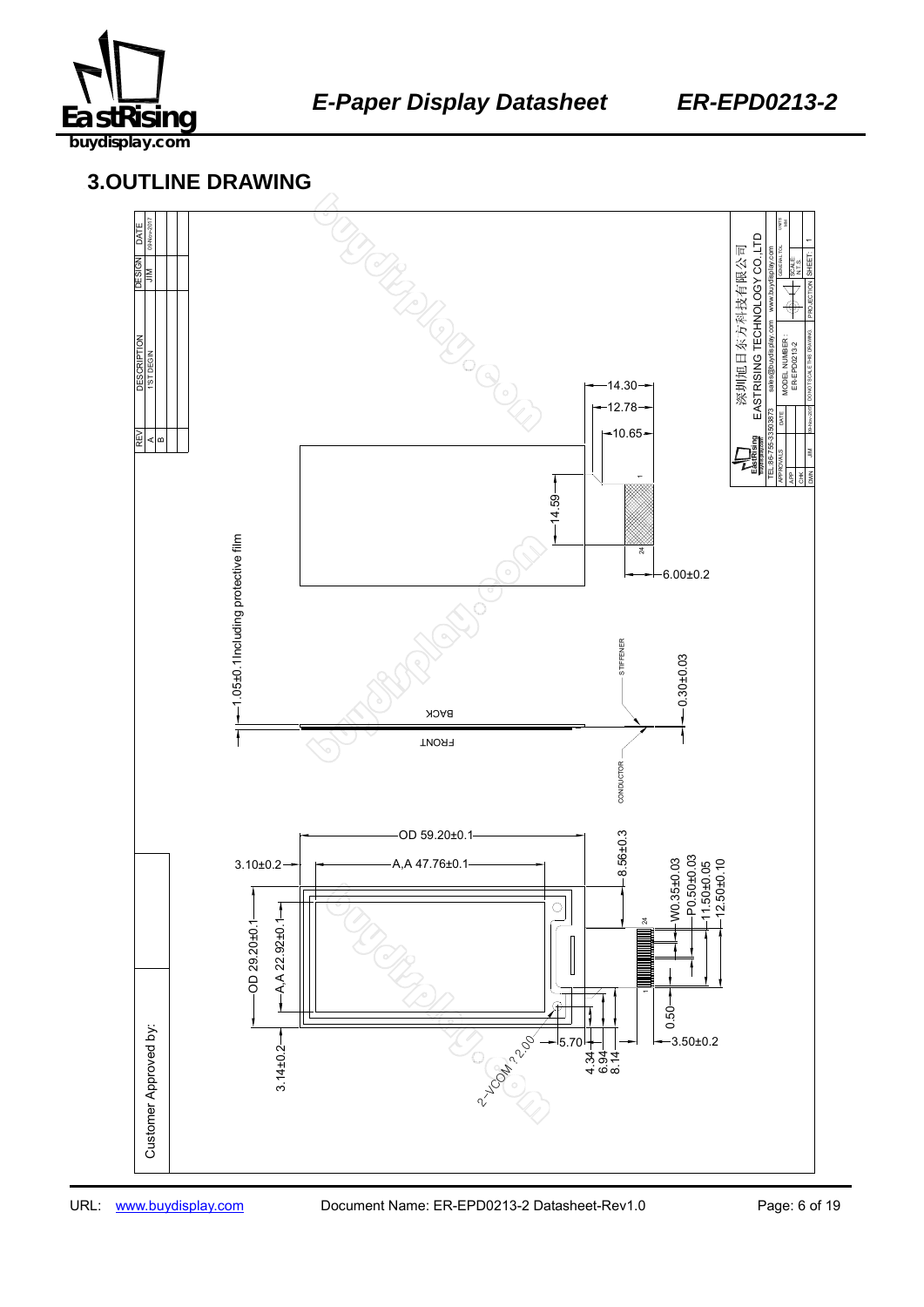

## **4. ELECTRICAL SPEC**

#### 4.1 Pin Configuration

| Pin No         | <b>Pin Name</b>  | <b>Descriptions</b>                                              |  |  |
|----------------|------------------|------------------------------------------------------------------|--|--|
| 1              | <b>NC</b>        | No Connection and Don't Connect with other NC Pins               |  |  |
| $\overline{2}$ | <b>GDR</b>       | N-Channel MOSFET Gate Drive Control                              |  |  |
| 3              | <b>RESE</b>      | Current Sense Input for the Control Loop                         |  |  |
| 4              | <b>NC</b>        | No Connection and Don't Connect with other NC Pins               |  |  |
| 5              | VSH <sub>2</sub> | <b>Positive Source Driving Voltage</b>                           |  |  |
| 6              | <b>TSCL</b>      | I2C Interface to Digital Temperature Sensor Clock Pin            |  |  |
| $\overline{7}$ | <b>TSDA</b>      | I2C Interface to Digital Temperature Sensor Date Pin             |  |  |
| 8              | <b>BSI</b>       | <b>Bus Selection Pin</b>                                         |  |  |
| 9              | <b>BUSY</b>      | <b>Busy State Output Pin</b>                                     |  |  |
| 10             | RES#             | Reset                                                            |  |  |
| 11             | D/C#             | Data/Command Control Pin                                         |  |  |
| 12             | CS#              | Chip Select Input Pin                                            |  |  |
| 13             | <b>SCL</b>       | Serial Clock Pin (SPI)                                           |  |  |
| 14             | <b>SDA</b>       | Serial Data Pin (SPI)                                            |  |  |
| 15             | <b>VDDIO</b>     | Power for interface Logic Pins                                   |  |  |
| 16             | <b>VCI</b>       | Power Supply Pin for the Chip                                    |  |  |
| 17             | <b>VSS</b>       | Ground                                                           |  |  |
| 18             | <b>VDD</b>       | Core Logic Power Pin                                             |  |  |
| 19             | <b>VPP</b>       | Power Supply for OTP Programming                                 |  |  |
| 20             | VSH1             | Power Supply Pin for Positive Gate Driving Voltage and VSH       |  |  |
| 21             | <b>VGH</b>       | <b>Posistive Gate Driving Voltage</b>                            |  |  |
| 22             | <b>VSL</b>       | <b>Negative Soucre Driving Voltage</b>                           |  |  |
| 23             | <b>VGL</b>       | Power Supply Pin for Negative Gate Driving Voltage, VCOM and VSL |  |  |
| 24             | <b>VCOM</b>      | <b>VCOM Driving Voltage</b>                                      |  |  |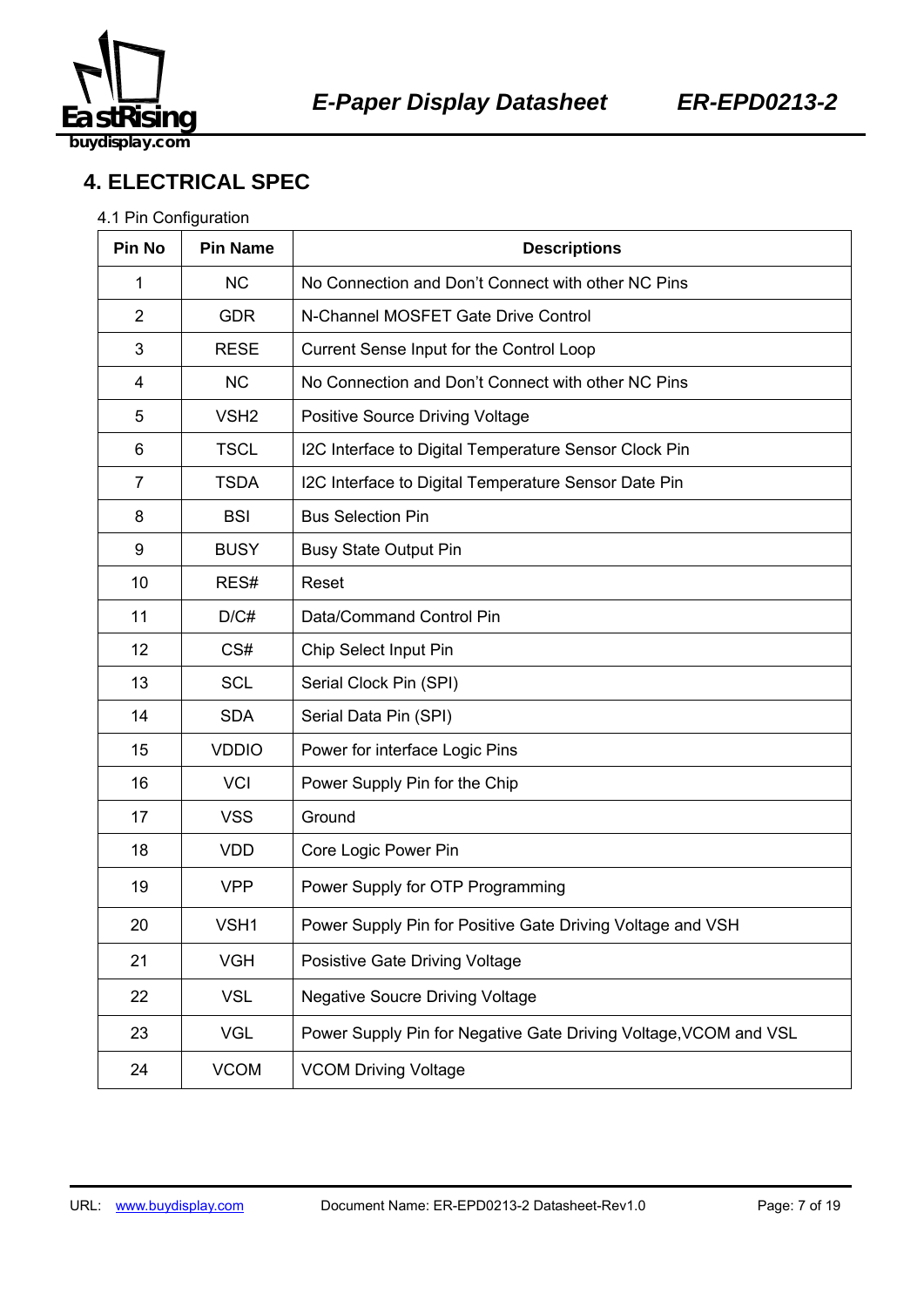

#### 4.2 Absolute Maximum Ratings

| <b>ITEM</b>                  | <b>SYMBOL</b> | MIN.   | TYP. | MAX.        | <b>UNIT</b>             |
|------------------------------|---------------|--------|------|-------------|-------------------------|
| Logic Supply Voltage         | VCI           | $-0.5$ | -    | $+4.0$      | V                       |
| Logic Input Voltage          | <b>VIN</b>    | $-0.5$ |      | $VDDIO+0.5$ | V                       |
| Logic Output Voltage         | VOUT          | $-0.5$ |      | $VDDIO+0.5$ |                         |
| <b>Operating Temperature</b> | Top           | 0      |      | $+50$       | C                       |
| Storage Temperature          | TST           | $-25$  |      | $+60$       | $\mathsf{C}$<br>$\circ$ |
| <b>RH</b><br>Humidity        |               |        |      | 90%(Max60°  | <b>RH</b>               |

#### 4.3 Electrical Characteristics (The following specifications apply for: VSS=0V, VCI=3.0V, TOPR=25℃.)

| <b>ITEM</b>                  | <b>SYMBOL</b>   | <b>APPLICABLE PIN</b> | MIN.     | TYP. | MAX.     | <b>UNIT</b> |
|------------------------------|-----------------|-----------------------|----------|------|----------|-------------|
| <b>VCI pperation Voltage</b> | <b>VCI</b>      | VCI                   | 2.2      | 3.3  | 3.7      | V           |
| Logic Input Voltage          | <b>VDDIO</b>    | <b>VDDIO</b>          |          |      |          |             |
| Input Voltage'H'Level        | VIH             | SDA, SCL, CS#,        | 0.8VDDIO |      |          | V           |
|                              |                 | D/C#, RES#, BS1,      |          |      |          |             |
| Input Voltage'L'Level        | <b>VIL</b>      | M/S#,EXTVDD,CL        |          |      | 0.2VDDIO | V           |
| Output Voltage'H'Level       | VOH             | SDA, BUSY, TSDA       | 0.9VDDIO |      |          | V           |
| Output Voltage'L'Level       | <b>VCL</b>      |                       |          |      | 0.1VDDIO | $\vee$      |
| Image Update Current         | <b>I UPDATE</b> |                       |          | 5    |          | mA          |
| <b>Standby Panel Current</b> | <b>STANDBY</b>  |                       |          |      | 0.6      | uA          |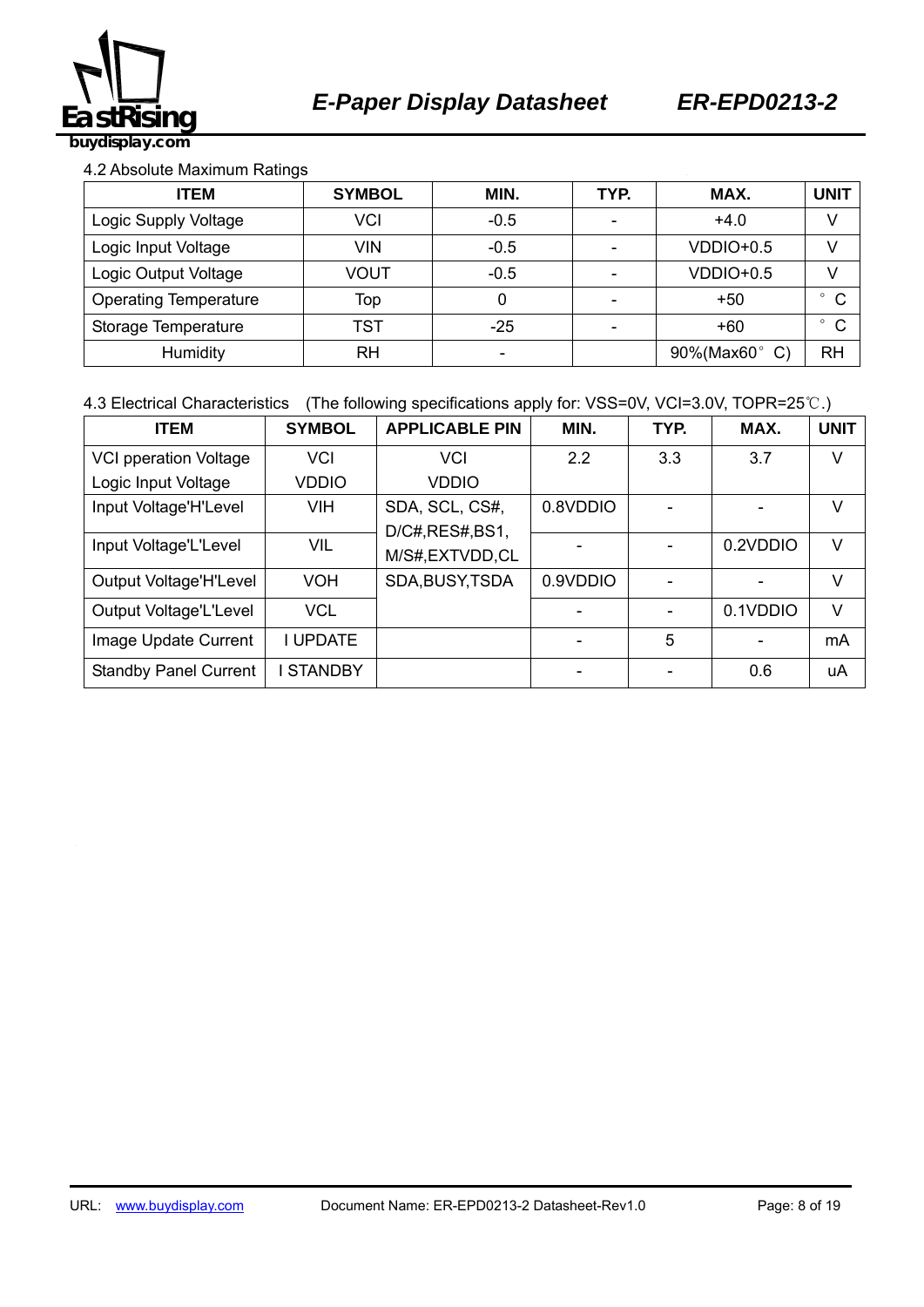

## **5. INSPECTION CRITERIA**

#### 5.1 Acceptable Quality Level

Each lot should satisfy the quality level defined as follows

| <b>PARTITION</b> | AQL     | <b>DEFINITION</b>                                                  |  |  |
|------------------|---------|--------------------------------------------------------------------|--|--|
| A. Major         | $0.4\%$ | Functional defective as product                                    |  |  |
| l B. Minor       | 1.5%    | Satisfy all functions as product but not satisfy cosmetic standard |  |  |

#### 5.2 Definition of Lot

One lot means the delivery quantity to customer at one time.

#### 5.3 Condition of Cosmetic Inspection

- ◆ INSPECTION AND TEST -FUNCTION TEST -APPEARANCE INSPECTION -PACKING SPECIFICTION
- ◆ INSPECTION CONDITION
	- Put under the lamp (20W) at a distance 100mm from
	- Tilt upright 45 degree by the front (back) to inspect LCD appearance.

#### ◆ AQL INSPECTION LEVEL

- SAMPLING METHOD: MIL-STD-105D
- SAMPLING PLAN: SINGLE
- MAJOR DEFECT: 0.4% (MAJOR)
- MINOR DEFECT: 1.5% (MINOR)
- GENERAL LEVEL: II/NORMAL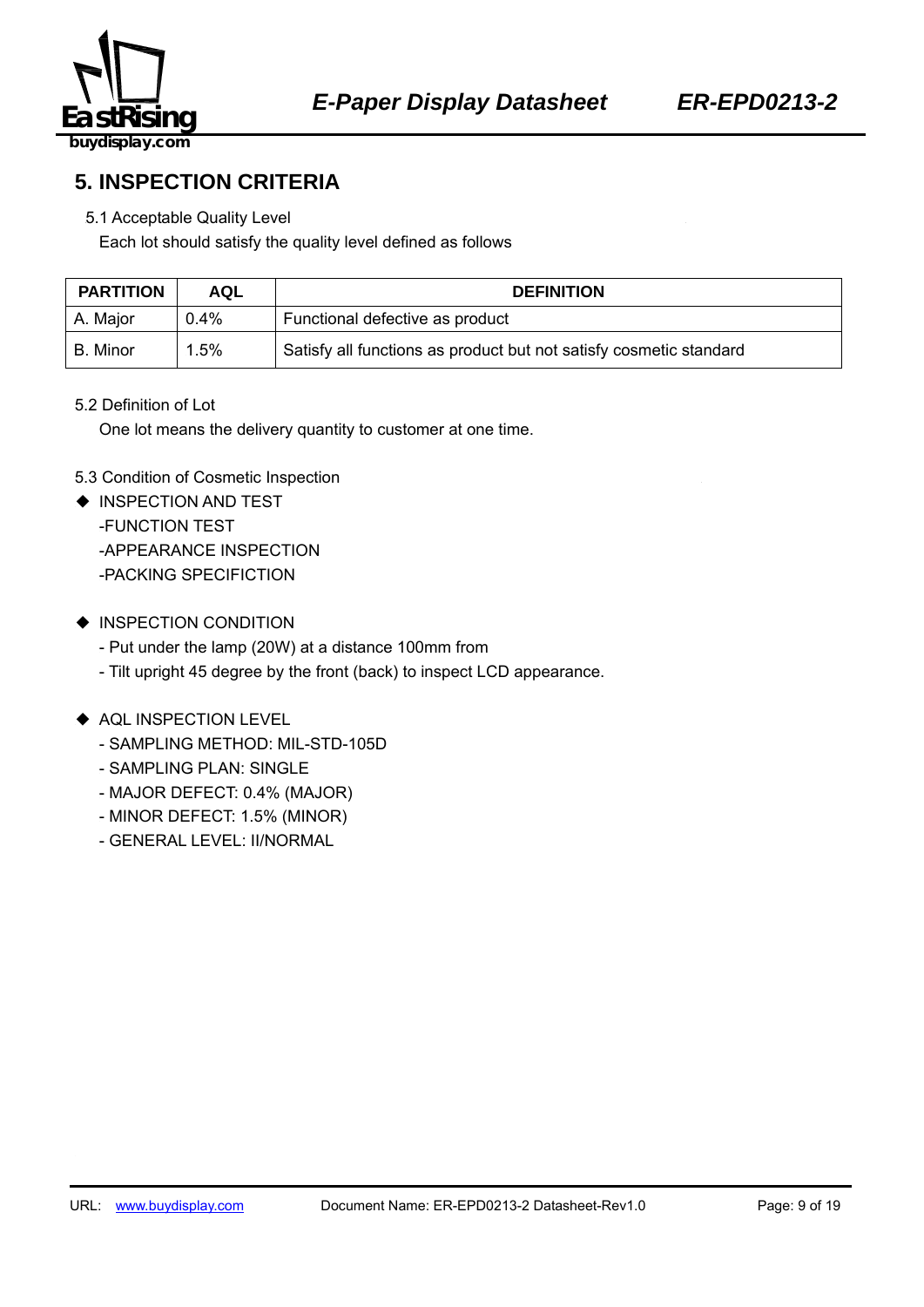

5.4 Module Cosmetic Criteria

| NO.              | Item                     | <b>Judgment Criterion</b>                                                                                                                                                                                             |       |
|------------------|--------------------------|-----------------------------------------------------------------------------------------------------------------------------------------------------------------------------------------------------------------------|-------|
| 1                | Difference in Spec.      | None allowed                                                                                                                                                                                                          | Major |
| $\boldsymbol{2}$ | <b>Pattern Peeling</b>   | No substrate pattern peeling and floating                                                                                                                                                                             | Major |
| 3                | Soldering defects        | No soldering missing                                                                                                                                                                                                  | Major |
|                  |                          | No soldering bridge                                                                                                                                                                                                   | Major |
|                  |                          | No cold soldering                                                                                                                                                                                                     | Minor |
| 4                | Resist flaw on substrate | Invisible copper foil( $\mathcal O$ 0.5mm or more) on substrate pattern                                                                                                                                               | Minor |
| 5                | Accretion of metallic    | No soldering dust                                                                                                                                                                                                     | Minor |
|                  | Foreign matter           | No accretion of metallic foreign matters (Not exceed $\mathcal{C}$ 0.2mm)                                                                                                                                             |       |
| 6                | Stain                    | No stain to spoil cosmetic badly                                                                                                                                                                                      | Minor |
| $\overline{7}$   | Plate discoloring        | No plate fading, rusting and discoloring                                                                                                                                                                              | Minor |
| 8                | Solder amount            | a. Soldering side of PCB                                                                                                                                                                                              | Minor |
|                  | 1. Lead parts            | Solder to form a'Filet'<br>all around the lead.<br>Solder should not hide the<br>lead form perfectly.(too much)<br>b.Components side<br>(In case of 'Through Hole PCB')<br>Solder to reach the Components side of PCB |       |
|                  | 2. Flat packages         | Either 'toe'(A) or 'heal' (B) of<br>the lead to be covered by 'Filet'<br>B<br>Α.<br>Lead form to be assume over<br>Solder.                                                                                            | Minor |
|                  | 3.Chips                  | $(3/2)$ H ≥ h ≥ $(1/2)$ H<br>H<br>h                                                                                                                                                                                   | Minor |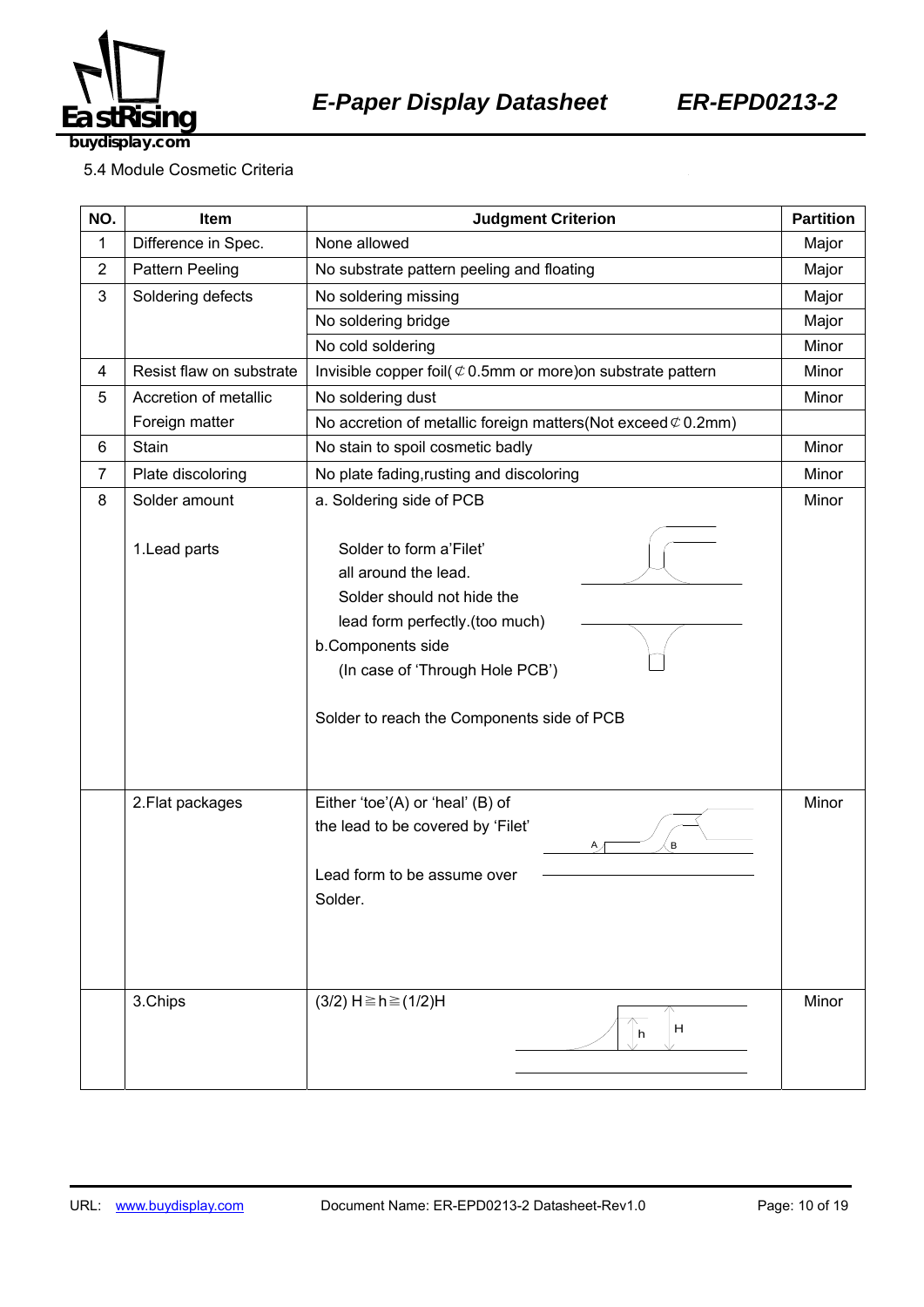

|    | . ,                      |                                                                    |                          |
|----|--------------------------|--------------------------------------------------------------------|--------------------------|
| 9  | <b>Backlight defects</b> | 1. Light fails or flickers. (Major)                                |                          |
|    |                          | 2. Color and luminance do not correspond to specifications.        | See                      |
|    |                          | (Major)                                                            | list                     |
|    |                          | 3. Exceeds standards for display's blemishes, foreign matter,      |                          |
|    |                          | dark lines or scratches.(Minor)                                    |                          |
| 10 | <b>PCB</b> defects       | Oxidation or contamination on connectors.*                         |                          |
|    |                          | 2. Wrong parts, missing parts, or parts not in specification.*     |                          |
|    |                          | 3. Jumpers set incorrectly. (Minor)                                | See                      |
|    |                          | 4. Solder (if any) on bezel, LED pad, zebra pad, or screw hole     | list                     |
|    |                          | pad is not smooth. (Minor)                                         | $\overline{\phantom{m}}$ |
|    |                          | *Minor if display functions correctly. Major if the display fails. |                          |
| 11 | Soldering defects        | 1. Unmelted solder paste.                                          | Minor                    |
|    |                          | 2. Cold solder joints, missing solder connections, or oxidation.*  |                          |
|    |                          | 3. Solder bridges causing short circuits.*                         |                          |
|    |                          | 4. Residue or solder balls.                                        |                          |
|    |                          | 5. Solder flux is black or brown.                                  |                          |
|    |                          | *Minor if display functions correctly. Major if the display fails. |                          |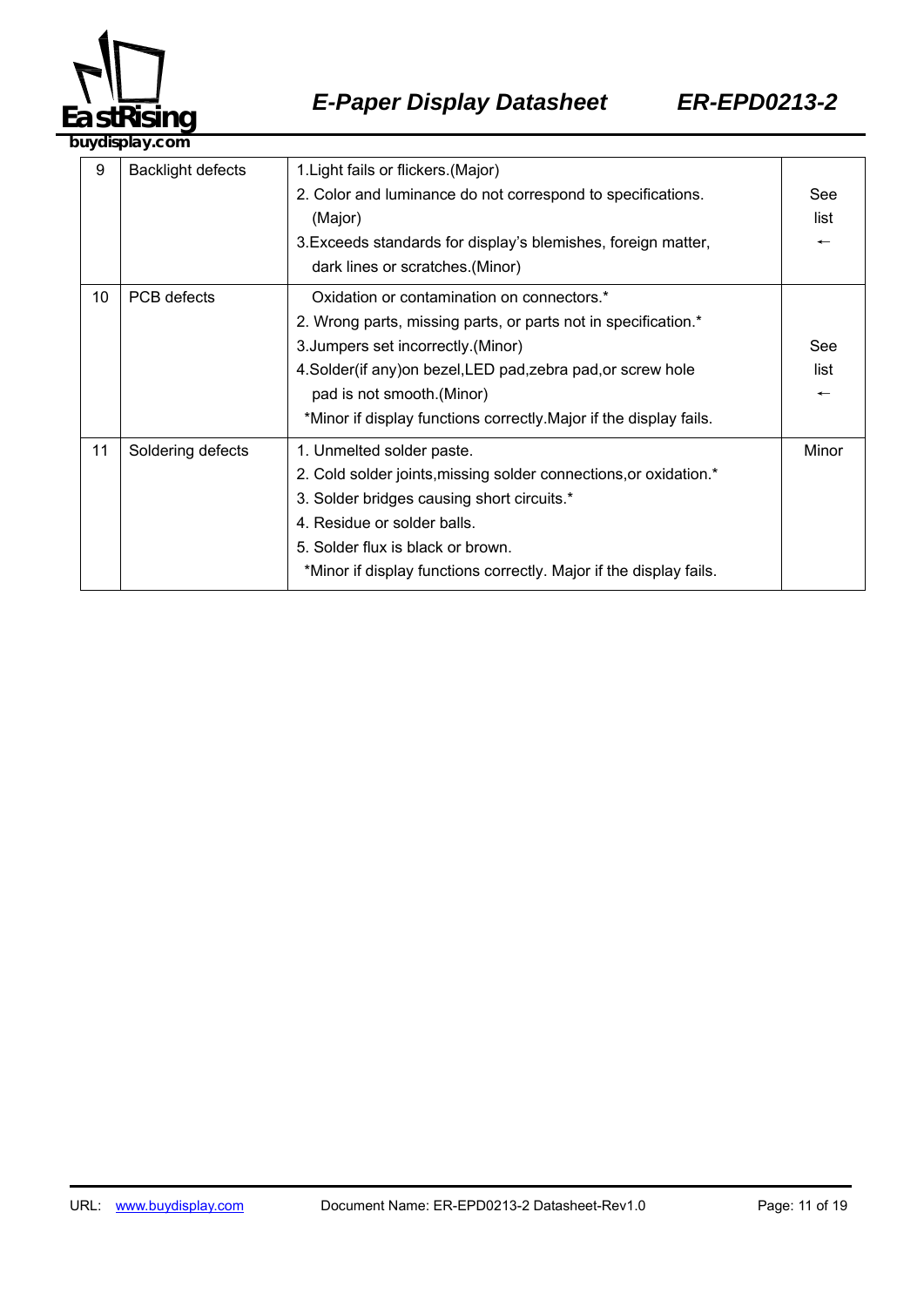

#### 5.5 Screen Cosmetic Criteria (Non-Operating)

| No.            | <b>Defect</b>        | <b>Judgment Criterion</b>                                                    |                               | <b>Partition</b> |
|----------------|----------------------|------------------------------------------------------------------------------|-------------------------------|------------------|
| 1              | <b>Spots</b>         | In accordance with Screen Cosmetic Criteria (Operating) No.1.                |                               | Minor            |
| $\overline{2}$ | Lines                | In accordance with Screen Cosmetic Criteria (Operation) No.2.                |                               | Minor            |
| 3              | in<br><b>Bubbles</b> |                                                                              |                               | Minor            |
|                | Polarizer            | Size: d mm                                                                   | Acceptable Qty in active area |                  |
|                |                      | $d \le 0.3$                                                                  | Disregard                     |                  |
|                |                      | $0.3 < d \le 1.0$                                                            | 3                             |                  |
|                |                      | $1.0 < d \le 1.5$                                                            |                               |                  |
|                |                      | 1.5 < d                                                                      | 0                             |                  |
|                |                      |                                                                              |                               |                  |
|                |                      |                                                                              |                               |                  |
| 4              | Scratch              | In accordance with spots and lines operating cosmetic criteria, When the     |                               | Minor            |
|                |                      | light reflects on the panel surface, the scratches are not to be remarkable. |                               |                  |
| 5              | Allowable density    | Above defects should be separated more than 30mm each other.                 |                               | Minor            |
| 6              | Coloration           | Not to be noticeable coloration in the viewing area of the LCD panels.       |                               | Minor            |
|                |                      | Back-lit type should be judged with back-lit on state only.                  |                               |                  |
| 7              | Contamination        | Not to be noticeable.                                                        |                               | Minor            |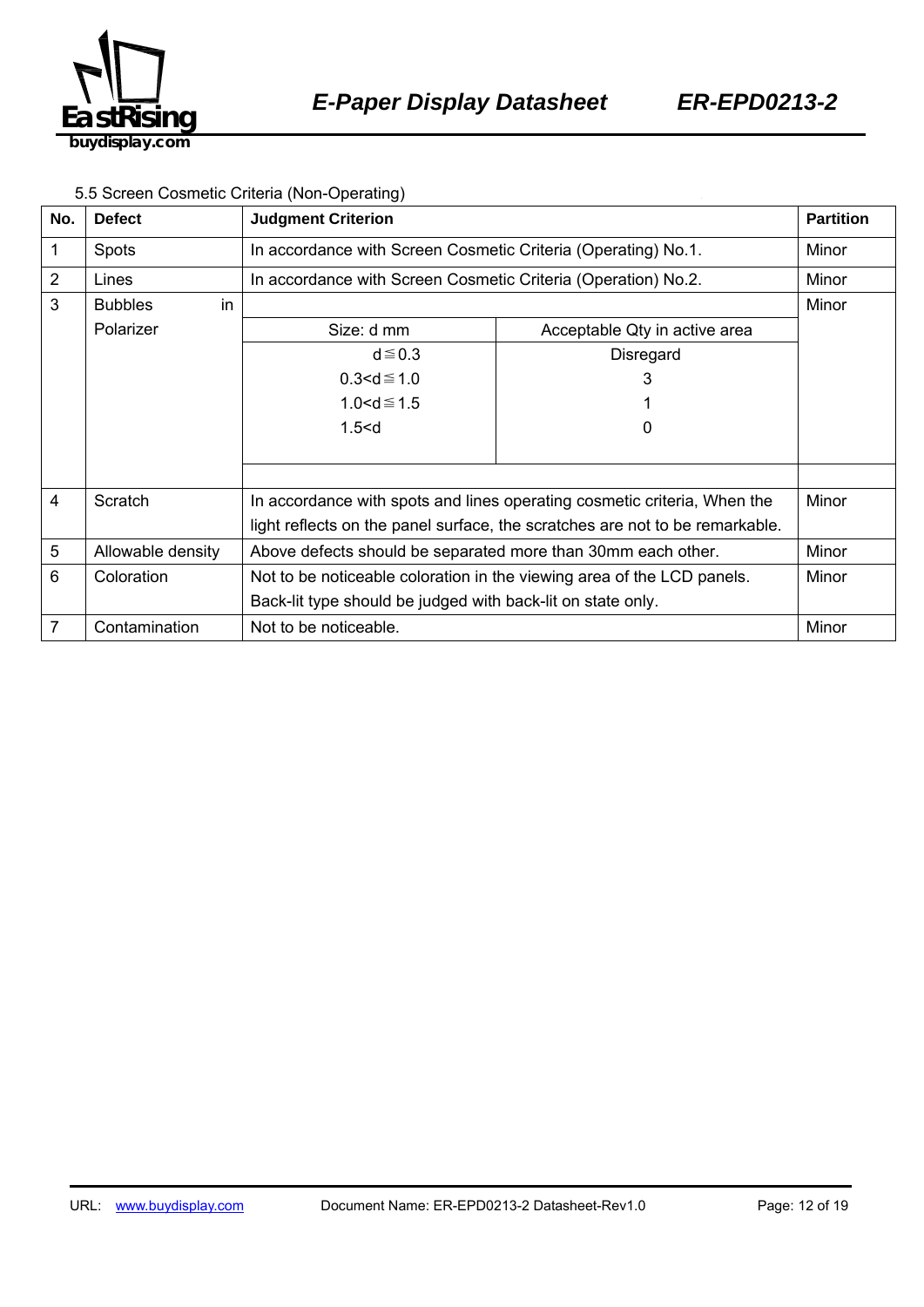

5.6 Screen Cosmetic Criteria (Operating)

| No.                                                 | <b>Defect</b>                                     | among antona (abording)<br><b>Judgment Criterion</b>                                                                                                                                                                                 |                                                                             |       |  |
|-----------------------------------------------------|---------------------------------------------------|--------------------------------------------------------------------------------------------------------------------------------------------------------------------------------------------------------------------------------------|-----------------------------------------------------------------------------|-------|--|
| 1                                                   | Spots                                             | A) Clear                                                                                                                                                                                                                             |                                                                             | Minor |  |
|                                                     |                                                   | Size:d mm                                                                                                                                                                                                                            | Acceptable Qty in active area                                               |       |  |
|                                                     |                                                   | $d \leq 0.1$                                                                                                                                                                                                                         | Disregard                                                                   |       |  |
|                                                     |                                                   | $0.1 < d \le 0.2$                                                                                                                                                                                                                    | 6                                                                           |       |  |
|                                                     |                                                   | $0.2 < d \le 0.3$                                                                                                                                                                                                                    | $\overline{2}$                                                              |       |  |
|                                                     |                                                   | 0.3 < d                                                                                                                                                                                                                              | $\pmb{0}$                                                                   |       |  |
|                                                     |                                                   | Size.                                                                                                                                                                                                                                | Note: Including pin holes and defective dots which must be within one pixel |       |  |
|                                                     |                                                   | B)<br>Unclear                                                                                                                                                                                                                        |                                                                             |       |  |
|                                                     |                                                   | Size:d mm                                                                                                                                                                                                                            | Acceptable Qty in active area                                               |       |  |
|                                                     |                                                   | $d \leq 0.2$                                                                                                                                                                                                                         | Disregard                                                                   |       |  |
|                                                     |                                                   | $0.2 < d \le 0.5$                                                                                                                                                                                                                    | 6                                                                           |       |  |
|                                                     |                                                   | $0.5 < d \le 0.7$                                                                                                                                                                                                                    | $\overline{c}$                                                              |       |  |
|                                                     |                                                   | 0.7 < d                                                                                                                                                                                                                              | $\pmb{0}$                                                                   |       |  |
| $\overline{2}$                                      | Lines                                             | Clear<br>A)<br>(0)<br>$L$ 5.0<br>$\infty$<br>2.0<br>(6)<br>0.05<br>0.02<br>Note: () - Acceptable Qty in active area<br>L - Length (mm)<br>W-Width(mm)<br>∞-Disregard<br>B) Unclear<br>$L$ 10.0<br>$\infty$<br>(6)<br>$2.0\,$<br>0.05 | $-$ See No.1<br>W<br>0.1<br>(0)<br>See No.1<br>W<br>0.3<br>0.5              | Minor |  |
| 'Clear' = The shade and size are not changed by Vo. |                                                   |                                                                                                                                                                                                                                      |                                                                             |       |  |
|                                                     | 'Unclear' = The shade and size are changed by Vo. |                                                                                                                                                                                                                                      |                                                                             |       |  |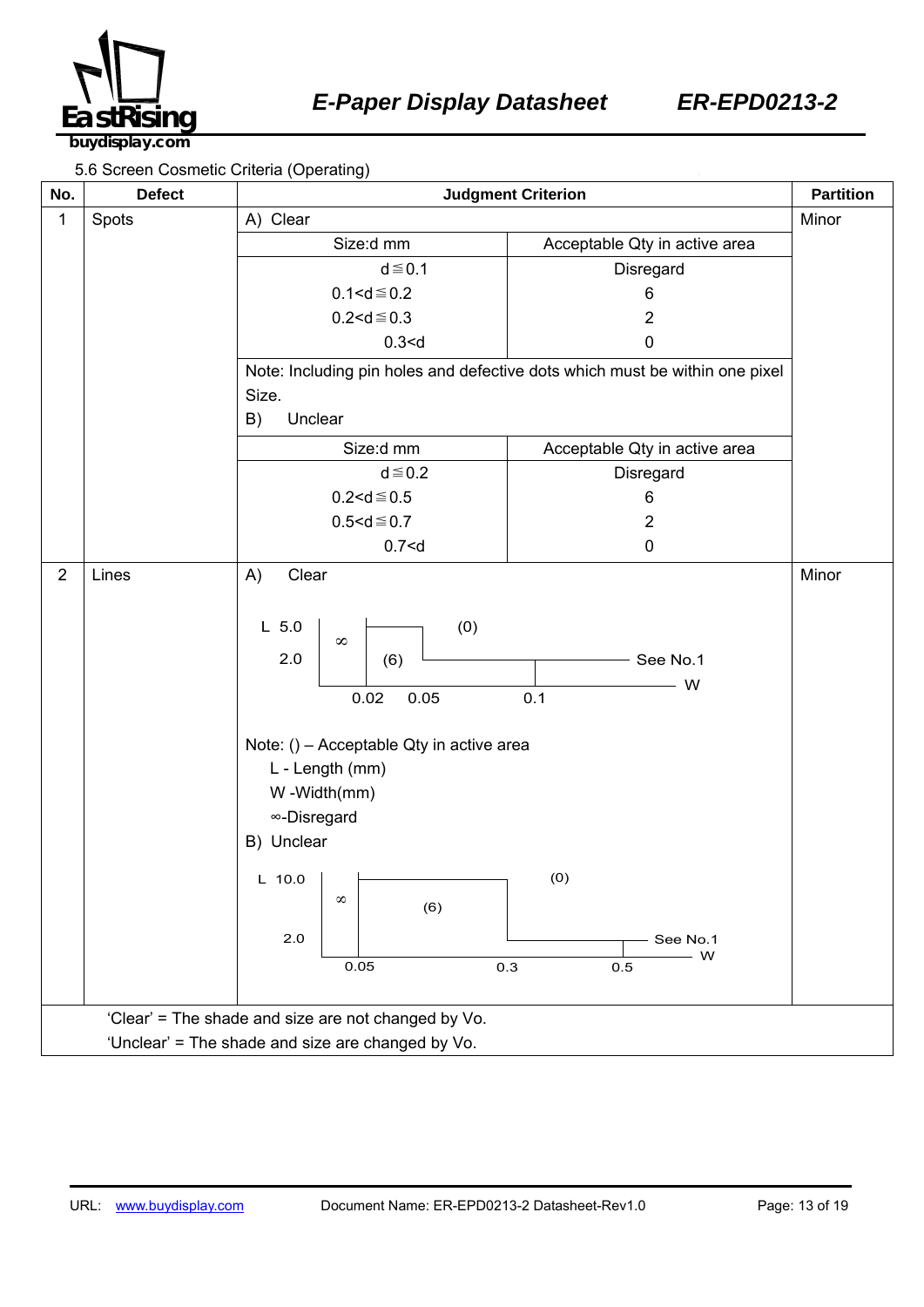

| No.                                                                                                                  | <b>Defect</b>     | <b>Partition</b><br><b>Judgment Criterion</b>                         |       |
|----------------------------------------------------------------------------------------------------------------------|-------------------|-----------------------------------------------------------------------|-------|
| 3                                                                                                                    | Rubbing line      | Not to be noticeable.                                                 |       |
| 4                                                                                                                    | Allowable density | Above defects should be separated more than 10mm each other.          | Minor |
| 5                                                                                                                    | Rainbow           | Not to be noticeable.                                                 | Minor |
| 6                                                                                                                    | Dot size          | To be 95%~105% of the dot size (Typ.) in drawing.                     | Minor |
|                                                                                                                      |                   | Partial defects of each dot (ex.pin-hole) should be treated as'spot'. |       |
|                                                                                                                      |                   | (see Screen Cosmetic Criteria (Operating) No.1)                       |       |
| $\overline{7}$                                                                                                       | <b>Brightness</b> | Brightness Uniformity must be BMAX/BMIN ≤ 2<br>Minor                  |       |
|                                                                                                                      | (only back-lit    | - BMAX : Max.value by measure in 5 points                             |       |
|                                                                                                                      | Module)           | - BMIN : Min.value by measure in 5 points                             |       |
|                                                                                                                      |                   | Divide active area into 4 vertically and horizontally.                |       |
|                                                                                                                      |                   | Measure 5 points shown in the following figure.                       |       |
|                                                                                                                      |                   |                                                                       |       |
|                                                                                                                      |                   |                                                                       |       |
|                                                                                                                      |                   |                                                                       |       |
|                                                                                                                      |                   |                                                                       |       |
|                                                                                                                      |                   |                                                                       |       |
|                                                                                                                      |                   |                                                                       |       |
| 8                                                                                                                    | Contrast          | Contrast Uniformity must be BmAX/BMIN ≤ 2<br>Minor                    |       |
|                                                                                                                      | Uniformity        | Measure 5 points shown in the following figure.                       |       |
|                                                                                                                      |                   | Dashed lines divide active area into 4 vertically and horizontally.   |       |
|                                                                                                                      |                   | Measuring points are located at the inter-sections of dashed line.    |       |
|                                                                                                                      |                   |                                                                       |       |
|                                                                                                                      |                   |                                                                       |       |
|                                                                                                                      |                   |                                                                       |       |
|                                                                                                                      |                   |                                                                       |       |
|                                                                                                                      |                   |                                                                       |       |
|                                                                                                                      |                   |                                                                       |       |
|                                                                                                                      |                   | Note: BMAX - Max.value by measure in 5 points.                        |       |
|                                                                                                                      |                   | BMIN - Min.value by measure in 5 points.                              |       |
|                                                                                                                      |                   | O – Measuring points in $\mathfrak{C}$ 10mm.                          |       |
|                                                                                                                      |                   |                                                                       |       |
| Note:                                                                                                                |                   |                                                                       |       |
| (1)<br>Size: d=(long length + short length)/2                                                                        |                   |                                                                       |       |
| The limit samples for each item have priority.<br>(2)                                                                |                   |                                                                       |       |
| Complexed defects are defined item by item, but if the number of defects is defined in above table, the total<br>(3) |                   |                                                                       |       |

number should not exceed 10.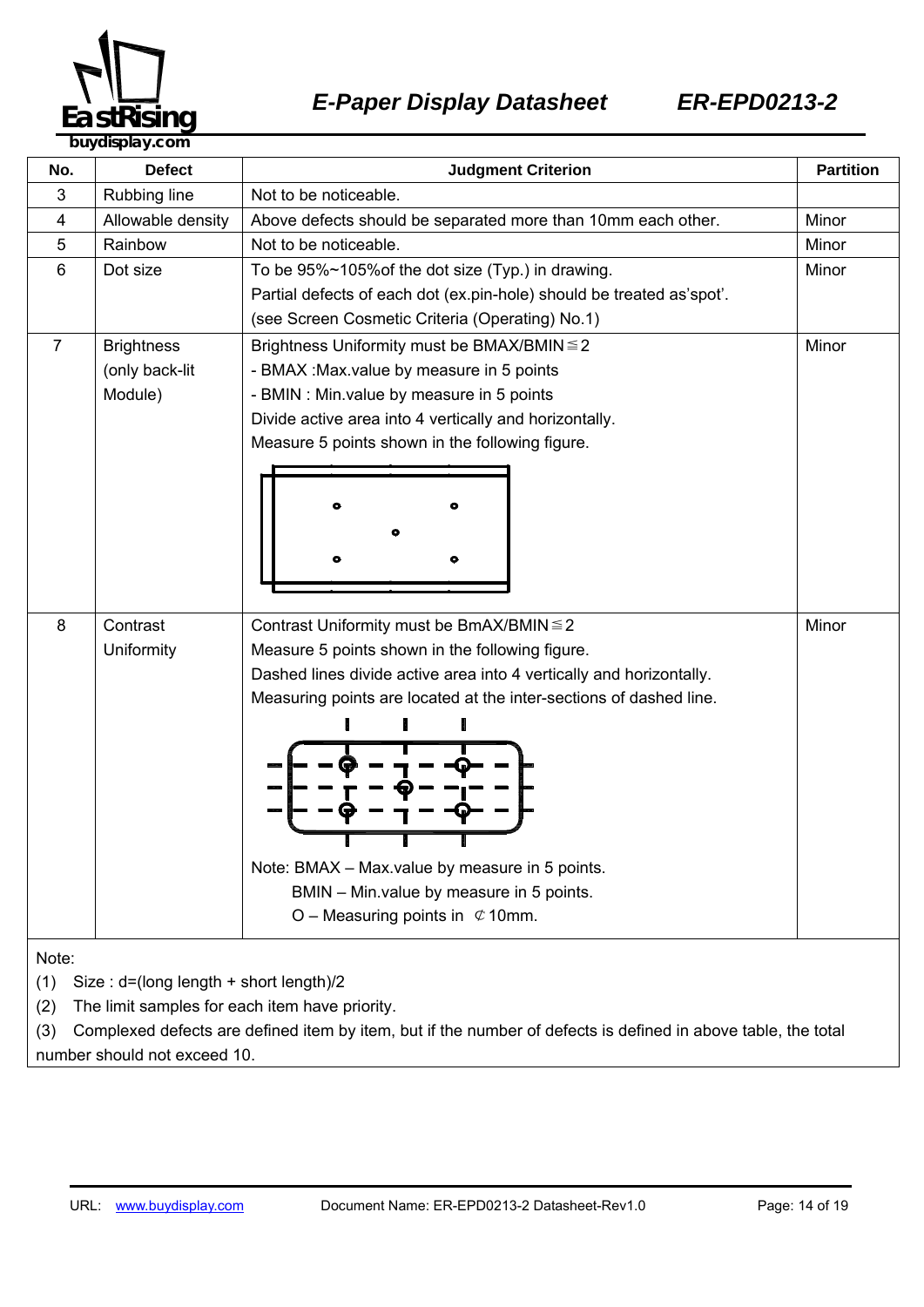

(4) In case of 'concentration', even the spots or the lines of 'disregarded' size should not be allowed. Following three situations

Should be treated as 'concentration'.

- -7 or over defects in circle of  $\mathcal Q$  5mm.
- -10 or over defects in circle of  $\mathcal Q$  10mm
- -20 or over defects in circle of  $\mathcal{C}$  20mm

### **6. PRECAUTIONS FOR USING**

6.1 Handling Precautions

- ◆ This device is susceptible to Electro-Static Discharge (ESD) damage. Observe Anti-Static precautions.
- ◆ EastRising display panel is made of glass. Do not subject it to a mechanical shock by dropping it or impact.
- ◆ If EastRising display panel is damaged and the liquid crystal substance leaks out, be sure not to get any in your mouth. If the substance contacts your skin or clothes, wash it off using soap and water.
- ◆ Do not apply excessive force to the EastRising display surface or the adjoining areas since this may cause the color tone to vary.
- ◆ The polarizer covering the EastRising display surface of the LCD module is soft and easily scratched. Handle this polarizer carefully.
- ◆ If EastRising display surface becomes contaminated, breathe on the surface and gently wipe it with a soft dry cloth. If it is heavily contaminated, moisten cloth with one of the following Isopropyl or alcohol.
- ◆ Solvents other than those above-mentioned may damage the polarizer. Especially, do not use the Water.
- ◆ Exercise care to minimize corrosion of the electrode. Corrosion of the electrodes is accelerated by water droplets, moisture condensation or a current flow in a high-humidity environment.
- ◆ Install the EastRising LCD Module by using the mounting holes. When mounting the LCD module make sure it is free of twisting, warping and distortion. In particular, do not forcibly pull or bend the cable or the backlight cable.
- ◆ Do not attempt to disassemble or process EastRising LCD module.
- ◆ NC terminal should be open. Do not connect anything.
- $\blacklozenge$  If the logic circuit power is off, do not apply the input signals.
- ◆ To prevent destruction of the elements by static electricity, be careful to maintain an optimum work environment.
	- -Be sure to ground the body when handling EastRising LCD modules.
	- -Tools required for assembling, such as soldering irons, must be properly grounded.
	- -To reduce the amount of static electricity generated, do not conduct assembling and other work under dry conditions.
	- -The LCD module is coated with a film to protect the display surface. Exercise care when peeling off this protective film since static electricity may be generated.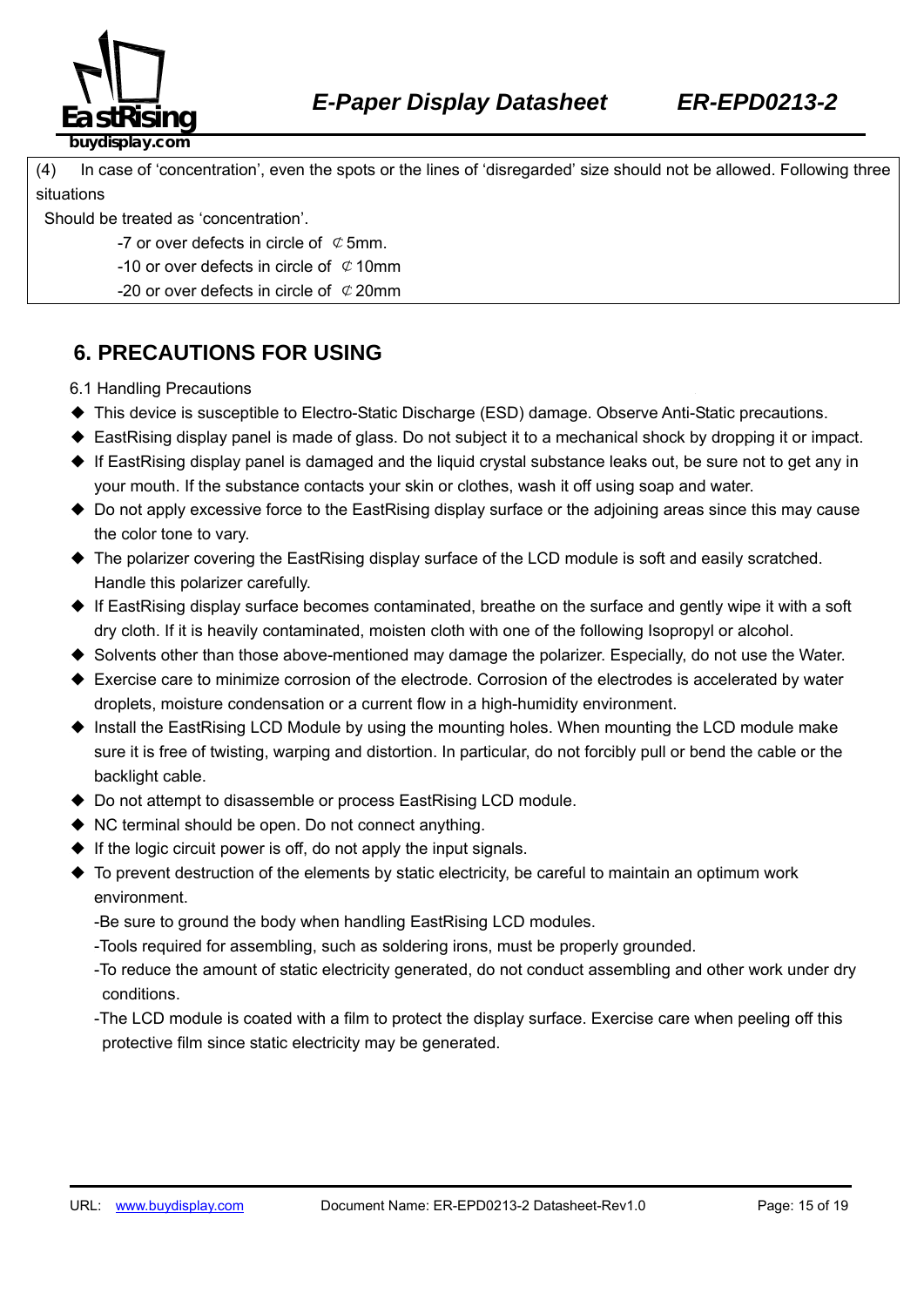

#### 6.2 Power Supply Precautions

◆ Identify and, at all times, observe absolute maximum ratings for both logic and LC drivers. Note that there is some variance between models.

- ◆ Prevent the application of reverse polarity to VDD and VSS, however briefly.
- ◆ Use a clean power source free from transients. Power-up conditions are occasionally jolting and may exceed the maximum ratings of EastRising modules.
- ◆ The VDD power of EastRising module should also supply the power to all devices that may access the display. Don't allow the data bus to be driven when the logic supply to the module is turned off.

#### 6.3 Operating Precautions

- ◆ DO NOT plug or unplug EastRising module when the system is powered up.
- ◆ Minimize the cable length between EastRising module and host MPU.
- ◆ For models with backlights, do not disable the backlight by interrupting the HV line. Unload inverters produce voltage extremes that may arc within a cable or at the display.
- ◆ Operate EastRising module within the limits of the modules temperature specifications.

#### 6.4 Mechanical/Environmental Precautions

- ◆ Improper soldering is the major cause of module difficulty. Use of flux cleaner is not recommended as they may seep under the electrometric connection and cause display failure.
- ◆ Mount EastRising module so that it is free from torque and mechanical stress.
- ◆ Surface of the LCD panel should not be touched or scratched. The display front surface is an easily scratched, plastic polarizer. Avoid contact and clean only when necessary with soft, absorbent cotton dampened with petroleum benzene.
- ◆ Always employ anti-static procedure while handling EastRising module.
- ◆ Prevent moisture build-up upon the module and observe the environmental constraints for storage tem
- ◆ Do not store in direct sunlight
- ◆ If leakage of the liquid crystal material should occur, avoid contact with this material, particularly ingestion. If the body or clothing becomes contaminated by the liquid crystal material, wash thoroughly with water and soap
- 6.5 Storage Precautions

When storing the LCD modules, avoid exposure to direct sunlight or to the light of fluorescent lamps. 360B574Keep EastRising modules in bags (avoid high temperature / high humidity and low temperatures below 0C Whenever possible, EastRising LCD modules should be stored in the same conditions in which they were shipped from our company.

#### 6.6 Others <sup>H</sup> <sup>H</sup>

Liquid crystals solidify under low temperature (below the storage temperature range) leading to defective orientation or the generation of air bubbles (black or white). Air bubbles may also be generated if the module is subject to a low temperature.

If EastRising LCD modules have been operating for a long time showing the same display patterns, the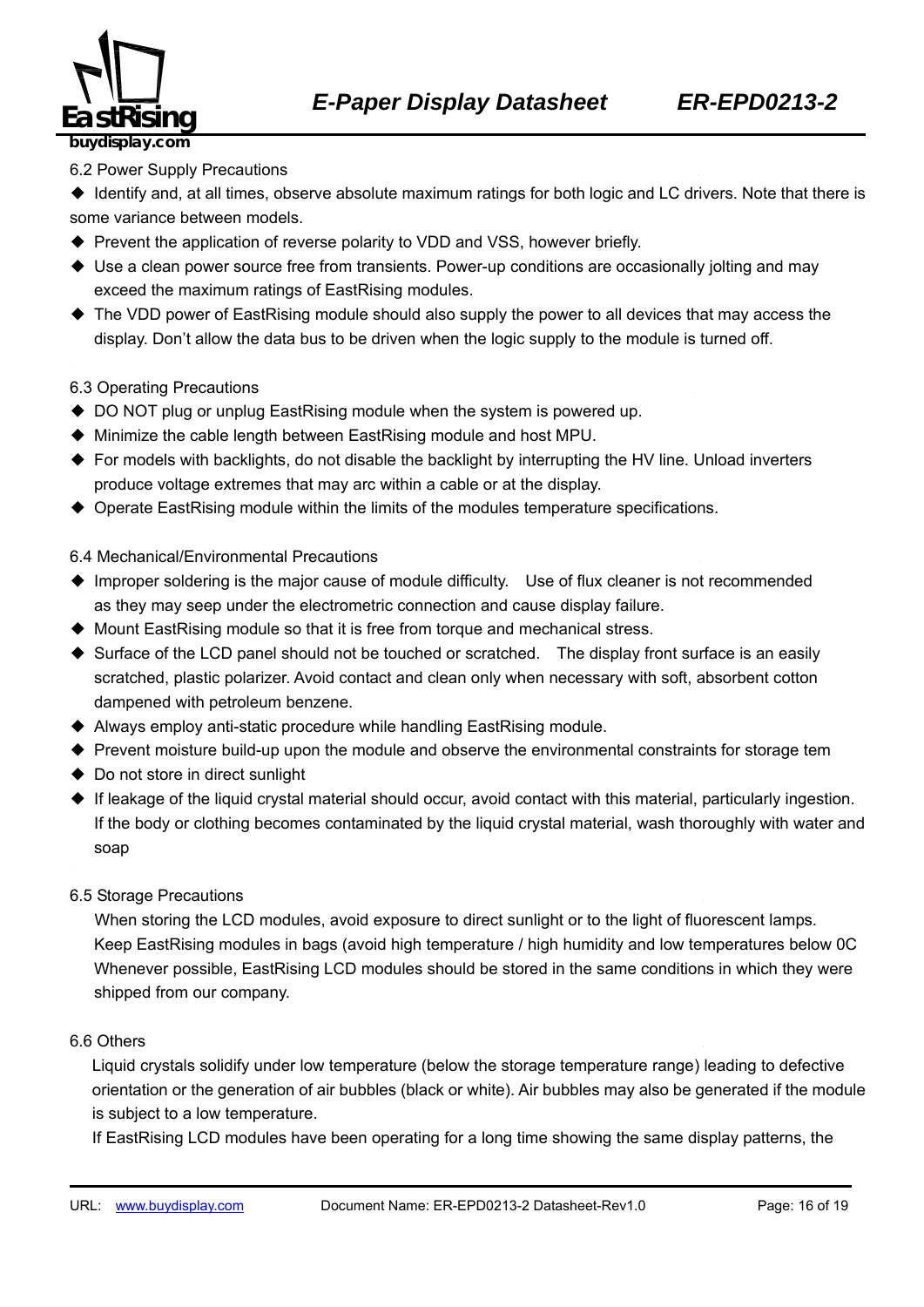

display patterns may remain on the screen as ghost images and a slight contrast irregularity may also appear. A normal operating status can be regained by suspending use for some time. It should be noted that this phenomenon does not adversely affect performance reliability.

To minimize the performance degradation of the LCD modules resulting from destruction caused by static electricity etc., exercise care to avoid holding the following sections when handling the modules.

-Exposed area of the printed circuit board.

-Terminal electrode sections.

### **7. USING LCD MODULES**

- 7.1 Liquid Crystal Display Modules
	- EastRising LCD is composed of glass and polarizer. Pay attention to the following items when handling.
- ◆ Please keep the temperature within specified range for use and storage. Polarization degradation, bubble generation or polarizer peel-off may occur with high temperature and high humidity.
- ◆ Do not touch, push or rub the exposed polarizers with anything harder than an HB pencil lead (glass, tweezers, etc.).
- ◆ N-hexane is recommended for cleaning the adhesives used to attach front/rear polarizers and reflectors made of organic substances which will be damaged by chemicals such as acetone, toluene, ethanol and isopropylalcohol.
- ◆ When EastRising display surface becomes dusty, wipe gently with absorbent cotton or other soft material like chamois soaked in petroleum benzin. Do not scrub hard to avoid damaging the display surface.
- ◆ Wipe off saliva or water drops immediately, contact with water over a long period of time may cause deformation or color fading.
- ◆ Avoid contacting oil and fats.
- ◆ Condensation on the surface and contact with terminals due to cold will damage, stain or dirty the polarizers. After products are tested at low temperature they must be warmed up in a container before coming is contacting with room temperature air.
- ◆ Do not put or attach anything on EastRising display area to avoid leaving marks on.
- ◆ Do not touch the display with bare hands. This will stain the display area and degradate insulation between terminals (some cosmetics are determinated to the polarizers).
- ◆ As glass is fragile. It tends to become or chipped during handling especially on the edges. Please avoid dropping or jarring.

#### 7.2 Installing LCD Modules

- ◆ Cover the surface with a transparent protective plate to protect the polarizer and LC cell.
- ◆When assembling the LCM into other equipment, the spacer to the bit between the LCM and the fitting plate should have enough height to avoid causing stress to the module surface, refer to the individual specifications for measurements. The measurement tolerance should be  $\pm$  0.1mm.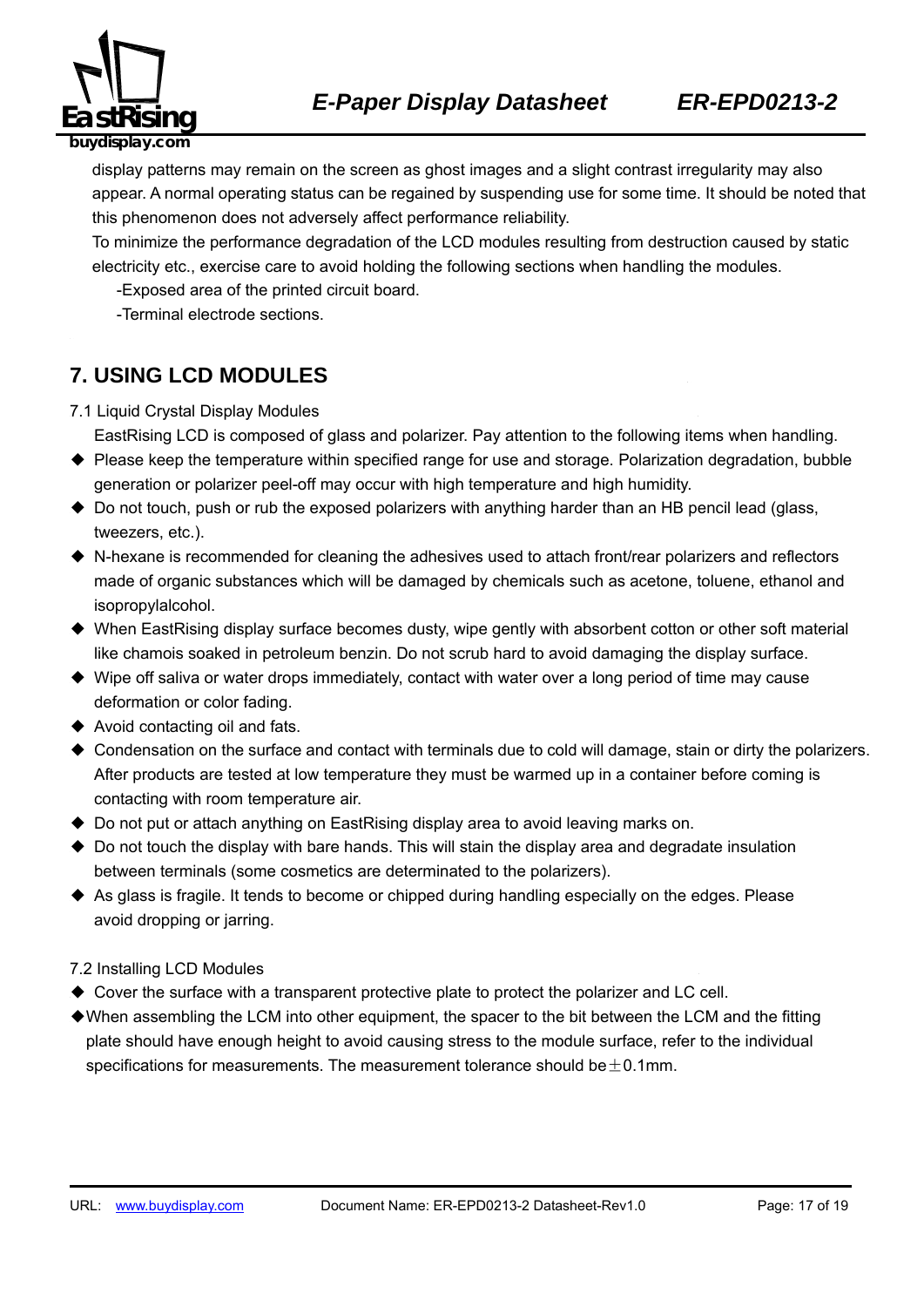

7.3 Precaution for Handling LCD Modules

Since EastRising LCM has been assembled and adjusted with a high degree of precision; avoid applying excessive shocks to the module or making any alterations or modifications to it.

- ◆ Do not alter, modify or change the shape of the tab on the metal frame.
- ◆ Do not make extra holes on the printed circuit board, modify its shape or change the positions of components to be attached.
- ◆ Do not damage or modify the pattern writing on the printed circuit board.
- ◆ Absolutely do not modify the zebra rubber strip (conductive rubber) or heat seal connector.
- ◆ Except for soldering the interface, do not make any alterations or modifications with a soldering iron.
- ◆ Do not drop, bend or twist EastRising LCM.
- 7.4 Electro-Static Discharge Control

Since this module uses a CMOS LSI, the same careful attention should be paid to electrostatic discharge as for an ordinary CMOS IC.

- $\blacklozenge$  Make certain that you are grounded when handing LCM.
- ◆ Before remove LCM from its packing case or incorporating it into a set, be sure the module and your body have the same electric potential.
- ◆ When soldering the terminal of LCM, make certain the AC power source for the soldering iron does not leak.
- ◆ When using an electric screwdriver to attach LCM, the screwdriver should be of ground potentiality to minimize as much as possible any transmission of electromagnetic waves produced sparks coming from the commutator of the motor.
- ◆ As far as possible make the electric potential of your work clothes and that of the work bench the ground potential.
- $\blacklozenge$  To reduce the generation of static electricity be careful that the air in the work is not too dried. A relative humidity of 50%-60% is recommended.

7.5 Precaution for Soldering to EastRising LCM

- ◆ Observe the following when soldering lead wire, connector cable and etc. to the LCM. -Soldering iron temperature : 280℃ $±$ 10℃
	- -Soldering time: 3-4 sec.

-Solder: eutectic solder.

If soldering flux is used, be sure to remove any remaining flux after finishing to soldering operation. (This does not apply in the case of a non-halogen type of flux.) It is recommended that you protect the LCD surface with a cover during soldering to prevent any damage due to flux spatters.

- ◆ When soldering the electroluminescent panel and PC board, the panel and board should not be detached more than three times. This maximum number is determined by the temperature and time conditions mentioned above, though there may be some variance depending on the temperature of the soldering iron.
- ◆ When remove the electroluminescent panel from the PC board, be sure the solder has completely melted, the soldered pad on the PC board could be damaged.